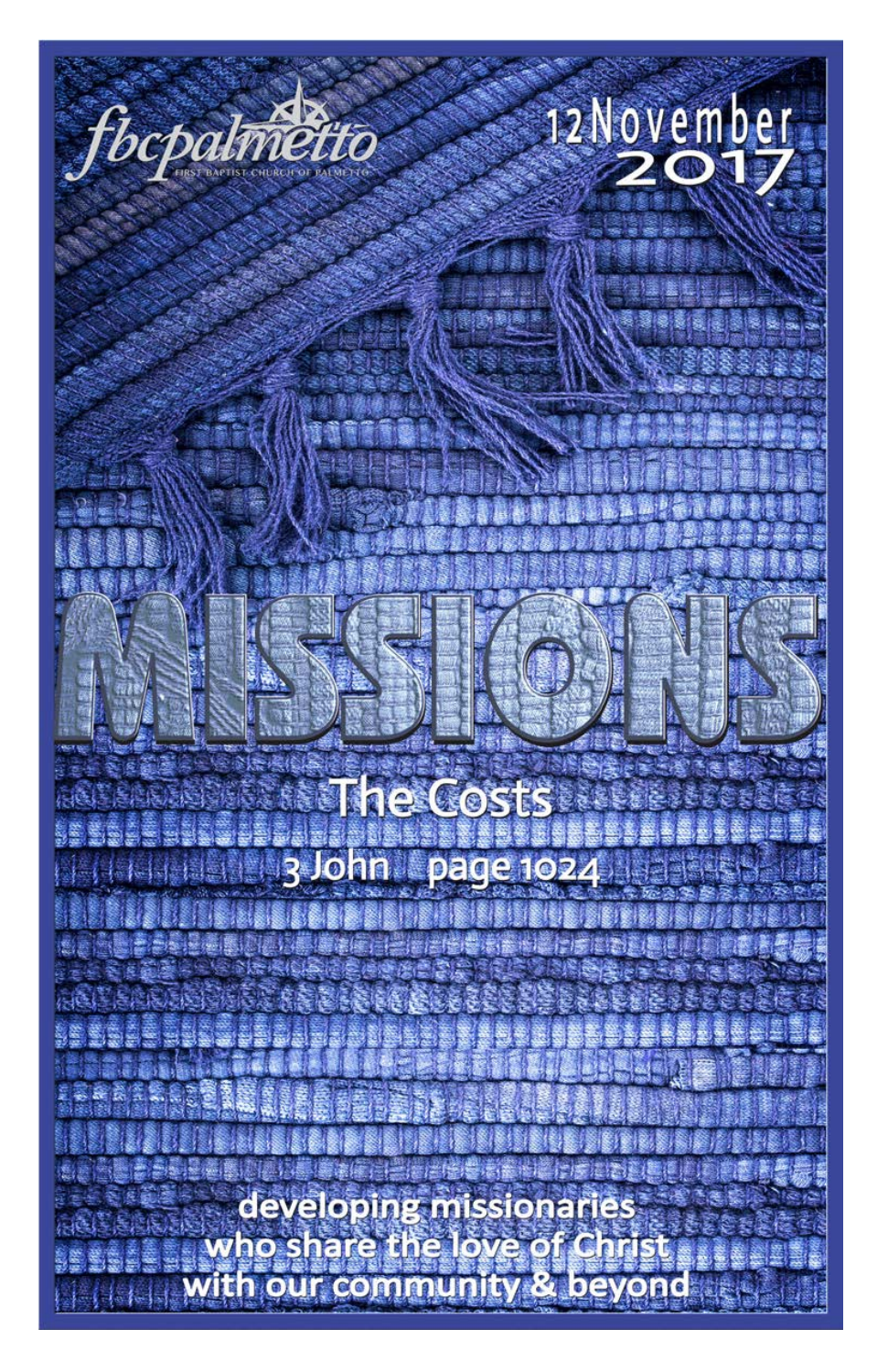## **Beyond These Walls**

Today we pray for how each of us will impact local, state, national and international missions as we share the love of Christ with our community and beyond.

#### **Quarterly Business Meeting**

The next FBC Quarterly Business Meeting is on Sunday, December 3 at Noon in the Worship Center. The meeting will begin immediately following the conclusion of the 10:45 am service.

## **Next Steps Luncheon**

Do you want to know more about FBC's core values, beliefs and mission? Are you ready to take the next step to membership? Join us next Sunday, Nov 19 at Noon for a class that will answer your questions about the heart of FBC Palmetto. Lunch will be provided and childcare is available with advanced registration. Call the church office to RSPV at 941-722-7795.

#### **Ladies Bible Studies**

Ladies, join us each week on Wednesdays at 6 pm or Thursdays at 9:30 am for on going Bible studies. We are currently studying a four-week scripture based lesson from Anne Graham Lotz. Each week is different and we invite you to join at any time.

#### **Parents Night Out**

Do you need time to do some Christmas shopping? Palmetto Kids is providing a Parents Night Out for kids ages 2 years-5th grade on Friday, Dec 1 from 6-9 pm. Children will enjoy pizza, chips, cookies and a drink while watching a movie in the gym. RSVP is required. Contact Lynne Mikulec at 941-722-0810 or email her at Lmikulec@fbcpalmetto.com.

## **MISSIONS 2018**

Please begin praying about how God would have you involved in the 2018 Missions Ministry and budget. The following outlines the budget as proposed by the Global Outreach Team:

### Total 2018 Budget: \$271,980

Missions Outreach: \$56,230 Costa Rica (June): \$5,400 Guatemala (July): \$6,480 Barcelona (July): \$10,800 Baltimore Church Plant Support: \$4,800 Carpenters for Christ: \$2,400 Youth Camp: \$14,000 CentriKid Camp: \$5,000 Winshape Camp: \$750 Miscellaneous: \$3,600 Short-Term Mission Projects: \$3,000 **Local: \$82,000** Youth for Christ: \$4,000 Youth for Christ/Witt: \$5,000 Guardian Angel: \$6,500 Anchor House: \$6,000 CareNet: \$4,000 North River Care: \$4,000 Manatee Religious Services: \$2,000 Misc. Needs: \$5,000 Manatee Young Life: \$4,000 Solve House: \$2,500 El Crucero: \$2,000 Mt. Carmel Resource Ctr: \$4,000 Pack a Sack: \$6,000 Selah Freedom: \$2,500 Serve Saturday: \$5,000 Starks Global Serve Intn'l: \$7,500 Johnsons: \$4,000 Bridge A Life: \$5,000 Palmetto Build: \$3,000 State & National: \$62,350 Annie Armstrong: \$17,850 Maguire State Offering: \$2,000 Future Local Church Plant: \$25,000 Orlando Church Plant: \$5,000 Baltimore Church Plant Support: \$5,000 Mustaine Family/Young Life: \$7,500 International: \$71,400 Lottie Moon: \$55,000 Spatola Family/SEE: \$1,200 Shiwdatt Family/Worldteam: \$1,000 Dann Family/Liberia: \$2,000 Asia's Hope: \$2,400 Broken Hearts Ministry: \$1,200 Orphans Heart: \$5,000 Pepper's Wycliffe: \$3,600

Palmetto, Florida 34221 1020 Fourth Street West www.fbcpalmetto.com 941.722.7795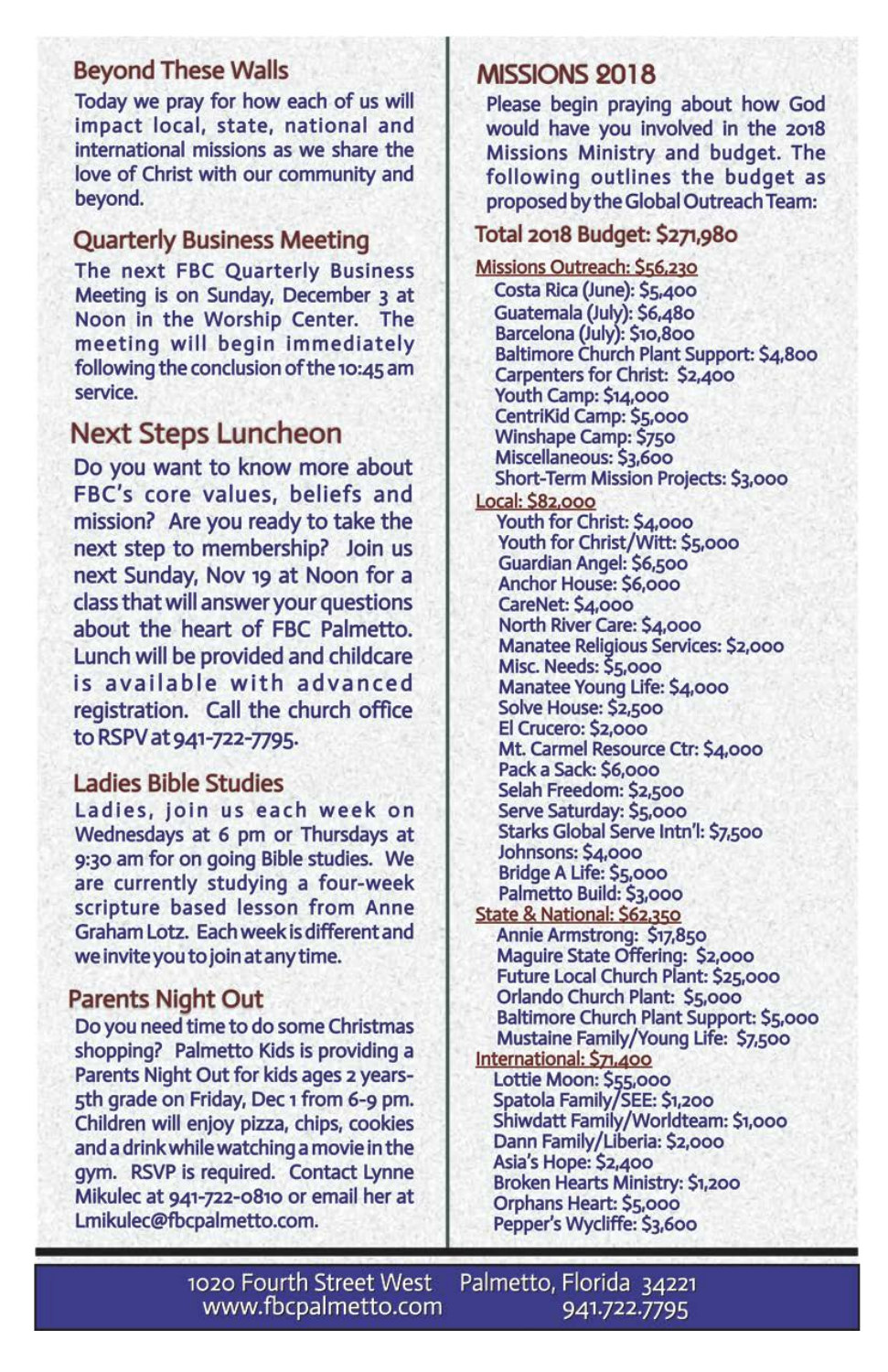| Sermon Notes - November 12, 2017<br><b>Missions: The Costs</b><br>3 John |  |  |  |  |  |
|--------------------------------------------------------------------------|--|--|--|--|--|
|                                                                          |  |  |  |  |  |
|                                                                          |  |  |  |  |  |
|                                                                          |  |  |  |  |  |
|                                                                          |  |  |  |  |  |
|                                                                          |  |  |  |  |  |
|                                                                          |  |  |  |  |  |
|                                                                          |  |  |  |  |  |
|                                                                          |  |  |  |  |  |
|                                                                          |  |  |  |  |  |
|                                                                          |  |  |  |  |  |
|                                                                          |  |  |  |  |  |
|                                                                          |  |  |  |  |  |
|                                                                          |  |  |  |  |  |
|                                                                          |  |  |  |  |  |
|                                                                          |  |  |  |  |  |
|                                                                          |  |  |  |  |  |
| Application: ___________________                                         |  |  |  |  |  |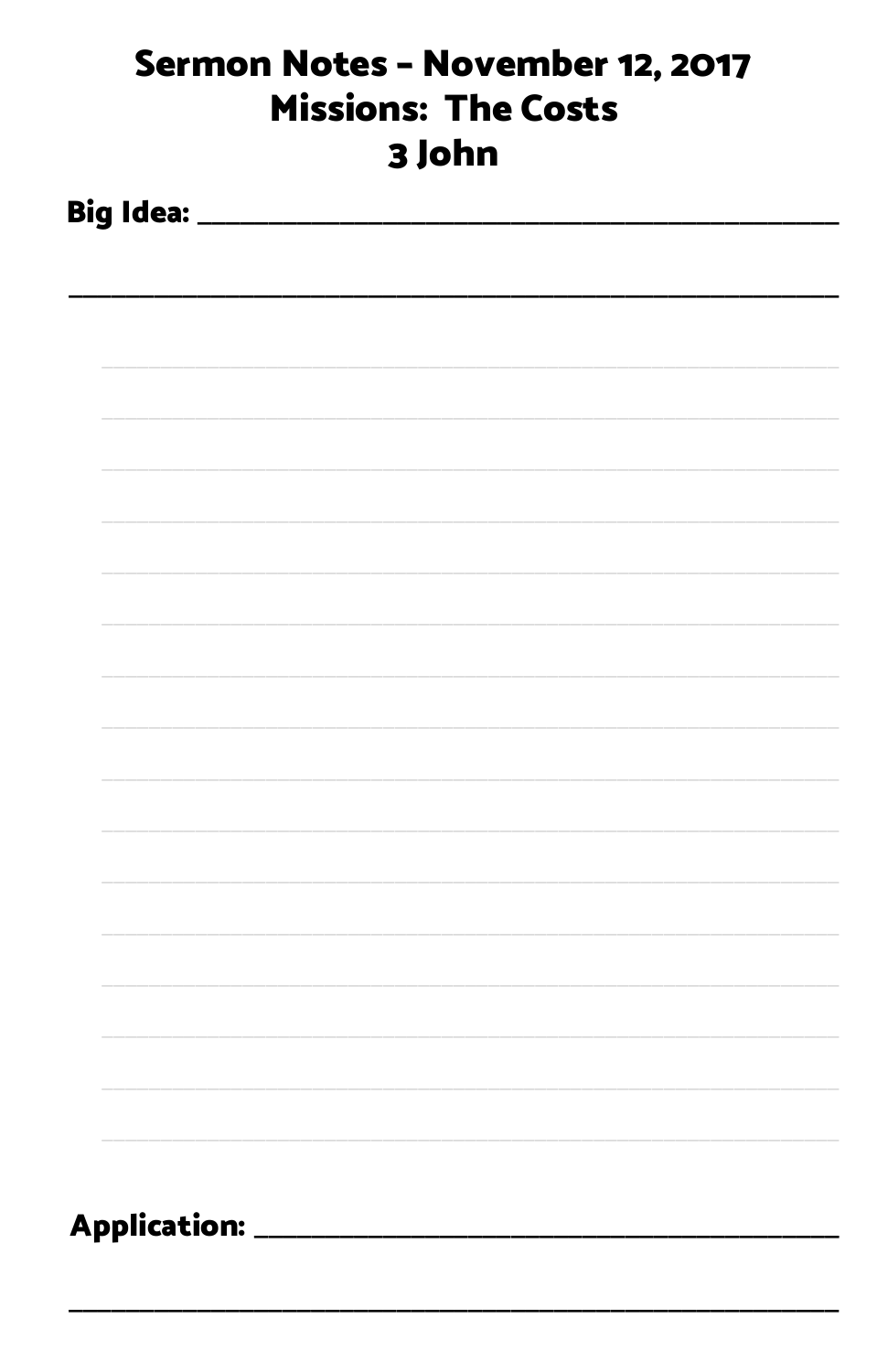# Discussion Questions

• Why do we want to be part of things that are worthwhile? Why do we feel frustrated when it seems we've wasted our time, energy and money?

What does it cost to do missions? In our region? In our nation? Around the world?

What are some costs to doing missions that supersede our financial responsibilities? (Read [Acts 9:15-16](https://www.biblegateway.com/passage/?search=Acts+9%3A15-16+&version=ESV) and [2 Corinthians 11:24-27\)](https://www.biblegateway.com/passage/?search=2+Corinthians+11%3A24-27&version=ESV)

The west has seen an unprecedented time of peace toward Christianity. Discuss how this might be changing. What is our response? Could God use persecution in the west to spread the Gospel?

• What would need to happen in your life in order to prepare yourself, your family, your church, etc., for persecution?

# Bible Reading Plan

2016-17 Bible Reading Plan Week 96

## Monday

- [Ezekiel 39:25-40:27](https://www.biblegateway.com/passage/?search=ezekiel+39%3A25-40%3A27&version=ESV)
- $\bullet$  [Hebrews 11:26-40](https://www.biblegateway.com/passage/?search=hebrews+11%3A26-40&version=ESV)
- [Proverbs 11:9-17](https://www.biblegateway.com/passage/?search=proverbs+11%3A9-17&version=ESV)

## Tuesday

- [Ezekiel 40:28-41:26](https://www.biblegateway.com/passage/?search=ezekiel+40%3A28-41%3A26&version=ESV)
- $\bullet$  [Hebrews 12:1-17](https://www.biblegateway.com/passage/?search=hebrews+12%3A1-17&version=ESV)
- [Proverbs 11:18-31](https://www.biblegateway.com/passage/?search=proverbs+11%3A18-31&version=ESV)

## Wednesday

- [Ezekiel 42:1-43:12](https://www.biblegateway.com/passage/?search=ezekiel+42%3A1-43%3A12&version=ESV)
- [Hebrews 12:18-29](https://www.biblegateway.com/passage/?search=hebrews+12%3A18-29&version=ESV)
- Proverbs 12:1-12

## Thursday

- [Ezekiel 43:13-44](https://www.biblegateway.com/passage/?search=ezekiel+43%3A13-44&version=ESV)
- [Hebrews 13](https://www.biblegateway.com/passage/?search=hebrews+13&version=ESV)
- [Proverbs 12:13-28](https://www.biblegateway.com/passage/?search=proverbs+12%3A13-28&version=ESV)

## $\Box$  Fridav

- [Ezekiel 44:15-45:25](https://www.biblegateway.com/passage/?search=ezekiel+44%3A15-45%3A25&version=ESV)
- [1 Peter 1:1-12](https://www.biblegateway.com/passage/?search=1+peter+1%3A1-12&version=ESV)
- Proverbs 13:1-10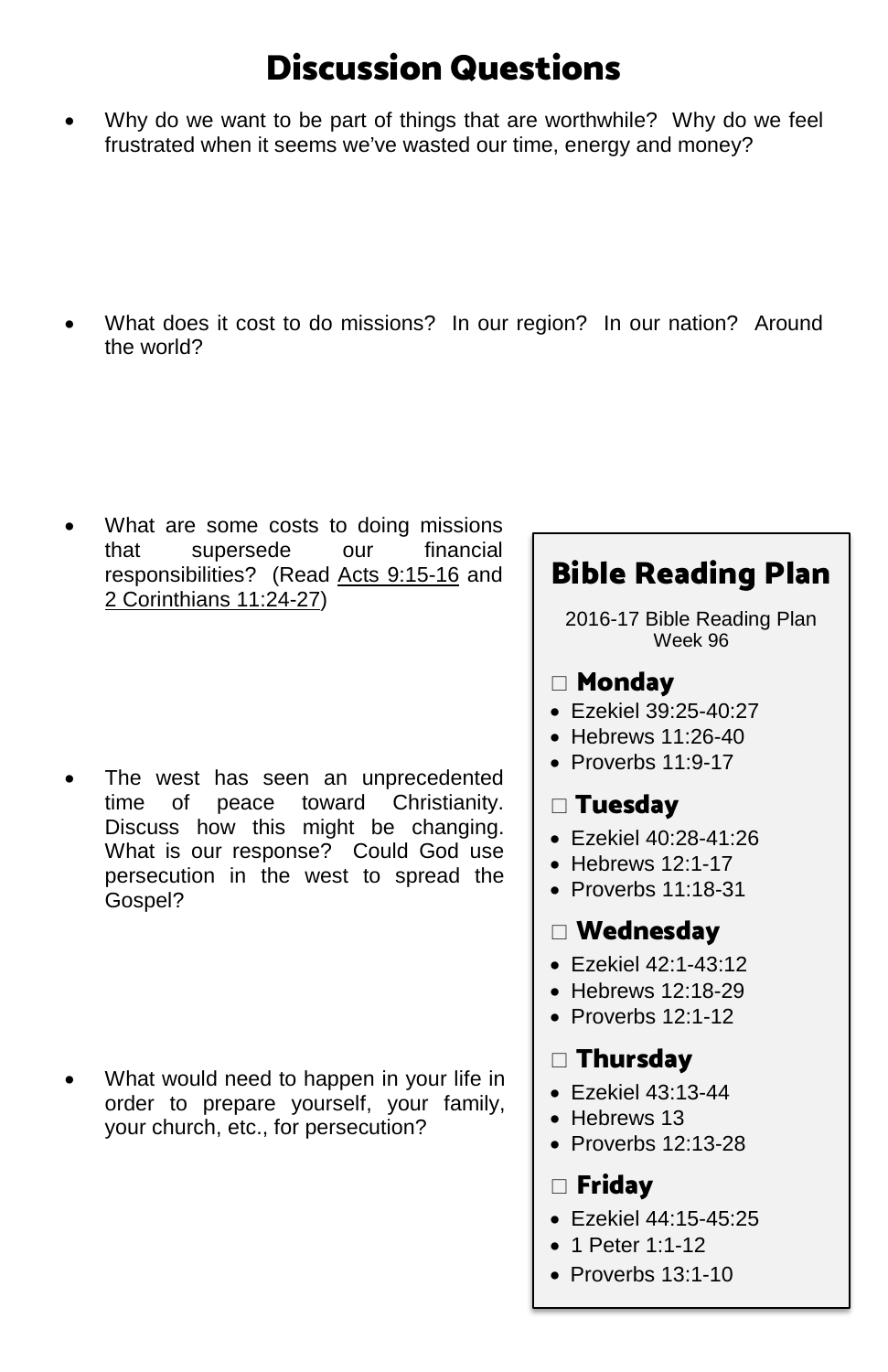# Monday – Worship His Holiness

*By Kel Cunard "For they have gone out for the sake of the name." 3 John 7*

 What comes to mind when you hear the word missionary? For me, I remember going to church on Sunday nights to hear reports from missionaries who were home on furlough. As an adult, I am humbled and challenged by the testimonies of these faithful servants, but as an adolescent, I was distracted by how different they were. They wore dated clothes and didn't sound like the people I knew. They seemed out of touch with popular culture, and even the click-click of their slide projectors seemed behind the times. As a teen, I had been on mission trips, but listening to the professional missionaries, I was convinced they were nothing like me.

 We have a tendency in the church to professionalize the call of God on the lives of people. We bring friends to church so the preacher can lead them to Jesus. We send money to missionaries so they can take Christ to the nations. All the while, we sit on the sidelines wishing the professionals would just do a better job.

 Without diminishing God's special call to the pastorate or international missions, every follower of Christ has been called to make disciples and to be a missionary. Those tasks are not reserved for professionals; they are assumed for Christians. If Jesus is your Savior, you are His missionary.

 There are currently 16 million members of 40,000 Southern Baptist Churches. Out of all those potential missionaries, the International Missions Board only has 5,000 people deployed in the field. Perhaps our missions paradigm is still shaped by those presentations of the past. In our minds, missionaries are professional Christians, and that is not us.

 But when we read the history of the early church, the average Christ-follower was a catalyst for missions. (Read [3 John\)](https://www.biblegateway.com/quicksearch/?quicksearch=3+John&qs_version=ESV) Normal people were going across the known world telling the good news of Jesus Christ, and those who didn't go were giving sacrificially to make the mission trips of others possible. Everyone was engaged in the Great Commission, and because of their commitment the world was never the same.

Rea[d Matthew 28:18-20;](https://www.biblegateway.com/passage/?search=Mathew+28%3A18-20+&version=ESV) [Acts 1:8;](https://www.biblegateway.com/passage/?search=Acts+1%3A8&version=ESV) and [Colossians 3:17.](https://www.biblegateway.com/passage/?search=Colossians+3%3A17&version=ESV) Ask yourself:

- Am I being a missionary where I live and work?
- Am I giving my time, talent and treasure to make Christ known to the world?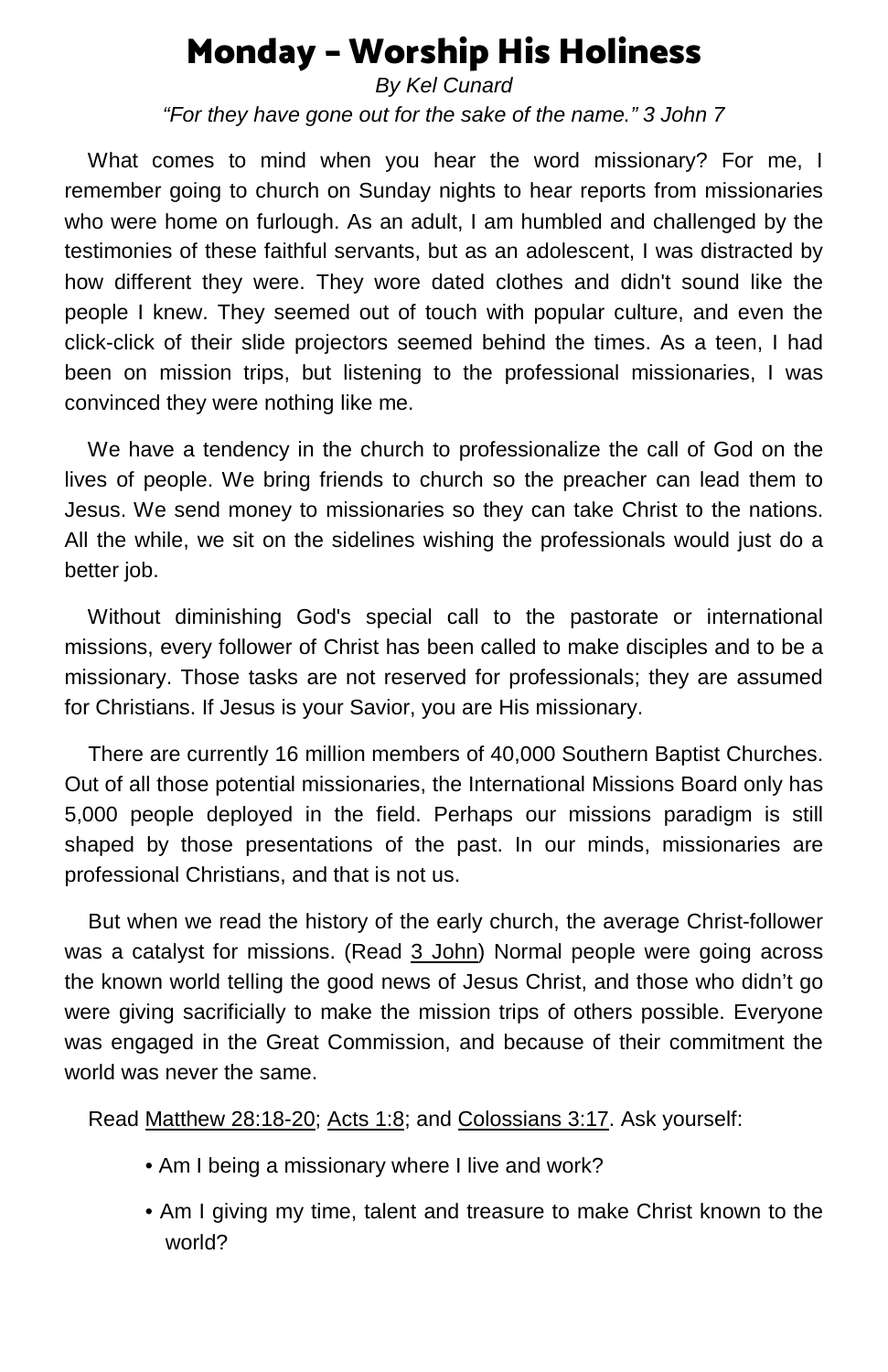# Tuesday – Tumbling Waters

*By Cathy Slusser*

*"He made streams come out of the rock and caused waters to flow down like rivers." Psalm 78:16*

One of our favorite places to visit is the North Georgia area around Ellijay, Blue Ridge and Blairsville. We love being in the mountains (actually, the foothills of the mountains), hiking, rafting and enjoying the views and the cooler temperatures. Of course, there are the apples, fried pies, cider, dumplings, everything apple.

We always make a trip to Amicaloa Falls near Dawsonville to climb the more than 600 steps on a steep quarter-mile stair to reach the top of the falls. The waterfall, which drops 729 feet, is the highest in Georgia and one of the seven natural wonders of the state. If you can catch your breath and look around while you climb, you see antique cars tucked among the trees. These models from the 1930s and 40s washed over the falls and were wedged on the mountainside like surprising pieces of art.

Amicalola means Tumbling Waters in Cherokee. The falls are aptly named for the water bounces off rocks creating rainbows that glisten in the spray. Seen from the base of the mountain and during the climb, the falls are broad and giant. The roar of the water is terrifying when heard up close from the walkway that spans the falls near its beginning. It is always a surprise after viewing the falls to reach the top and see that all of the water flows from a narrow creek gently descending the peak of the mountain. The small stream dotted with rocks seems perfect for wading on a hot summer day, yet a few feet away it drops with such force that the earth thunders.

I think of the missions offering as though it is a waterfall like Amicalola. Tiny drops of rain, little springs and melted snow all combine into a calm stream. Standing beside it, the noise of the water lapping around the rocks is relaxing, even peaceful. Until, the waters gather together into a pool at the top of the falls and then, drop into emptiness. Then, the water roars with strength that washes automobiles over the side and carves rocks into canyons. We may consider our gift to the missions' offering inconsequential. What could that little bit do to reach around the world? But, when our gifts are combined, they do tremendous work at home and abroad. The roar of God's love and Christ's sacrificial gift are made known among the nations.

Read [Psalm 78.](https://www.biblegateway.com/passage/?search=Psalm+78&version=ESV) The title of this chapter is "Tell the Coming Generation." In it, the Psalmist lists all of the ways God has blessed and saved the Israelite people. Make a list of all the ways that God has blessed and saved you. In verse 7-8, the Psalmist states why it is important for future generations to know how God has blessed us and the consequences of sin. Why is it important? Giving to missions is a way that we can contribute to telling the world about Jesus. So is telling our family, friends and neighbors. Who can you share your testimony with this week?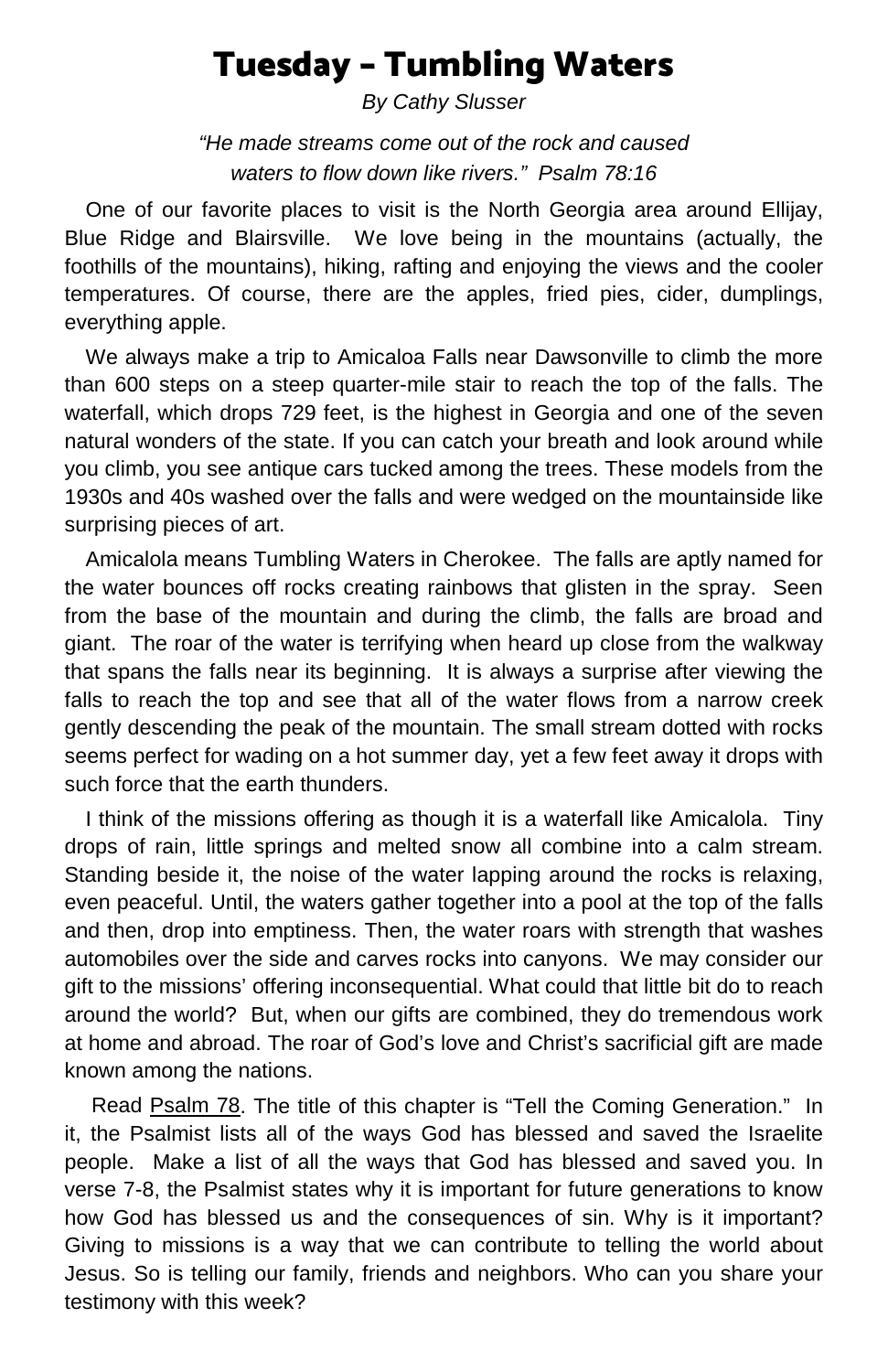# Wednesday – Name Above All Names

*By Keith Thomas*

*"I will extol you, my God and King, and bless your name forever and ever." Psalm 145:1*

The recent shooting at Sutherland Springs, First Baptist Church in Texas, has created a new procedure for the Texas Department of Public Safety: Don't name the shooter. In an attempt to discourage copycat assailants, spokesman for the department, Freeman Martin, says, "We do not want to glorify him and what he's done." FBI special agent, Chris Combs said, "We certainly don't want to glorify what has happened. There are a couple of campaigns out there, one is called Don't Name Them, we don't talk about the shooter . . ."

Withholding the name of a menacing man was more than likely frustrating to all the media outlets. After all, journalists are tasked with answering all the questions: Who? What? Where? When? Why? How? It's no mistake that the first question on their list is "Who?" Enquiring minds want to know. We all want to know "who dunnit?" Finding "Who" is the highest priority.

As Christ followers, our task is clear, "If anyone would come after me, let him deny himself and take up his cross daily and follow me." (Luke 9:23) The "me" has a name, and His name is Jesus. Discipleship requires the denial of self with the pursuit of holiness. Both are challenging, but both are made possible through Jesus Christ. You see, it is Jesus who brought truth to light through His teachings. It is Jesus who displayed His power through the miracles He performed. It is Jesus who paid for our sins with His death on a cross. It is Jesus who became victorious over death when He rose from the grave on the third day. Notice Whose name I used: "Jesus." Your name is not mentioned, my name is not mentioned, the MVP of the league was not mentioned and the pastor's name was not mentioned. Jesus is the name that gives us the encouragement, the ability, and the confidence to live our lives with determination and hope. Jesus is the name that saves.

In John 12:32, Jesus says, "And I, when I am lifted up from the earth, will draw all people to myself." Jesus is referring to being lifted up on a cross for the salvation of men. "Lifted up" also means "exalted". Our pursuit of holiness begins with acknowledging the One who loved us enough to save us. As we lift up, exalt, and honor God in our worship of Him, others will be drawn to Him. Our first priority in life is to glorify God and enjoy Him forever. Psalm 34:3 says, "Oh, magnify the Lord with me, and let us exalt his name together!" We can't make God any bigger than He is already, but what we can do is worship Him in "spirit and in truth." (John 4:23) In doing so, the truth of God's unfailing love will be magnified through our lives to the world around us. Knowing God is our highest priority. Making His name known will be a natural outflow of our relationship with God.

The very mention of a name can make a difference. How many names of God can you list? Let's start a campaign called "Name Him" so that the world will know Him.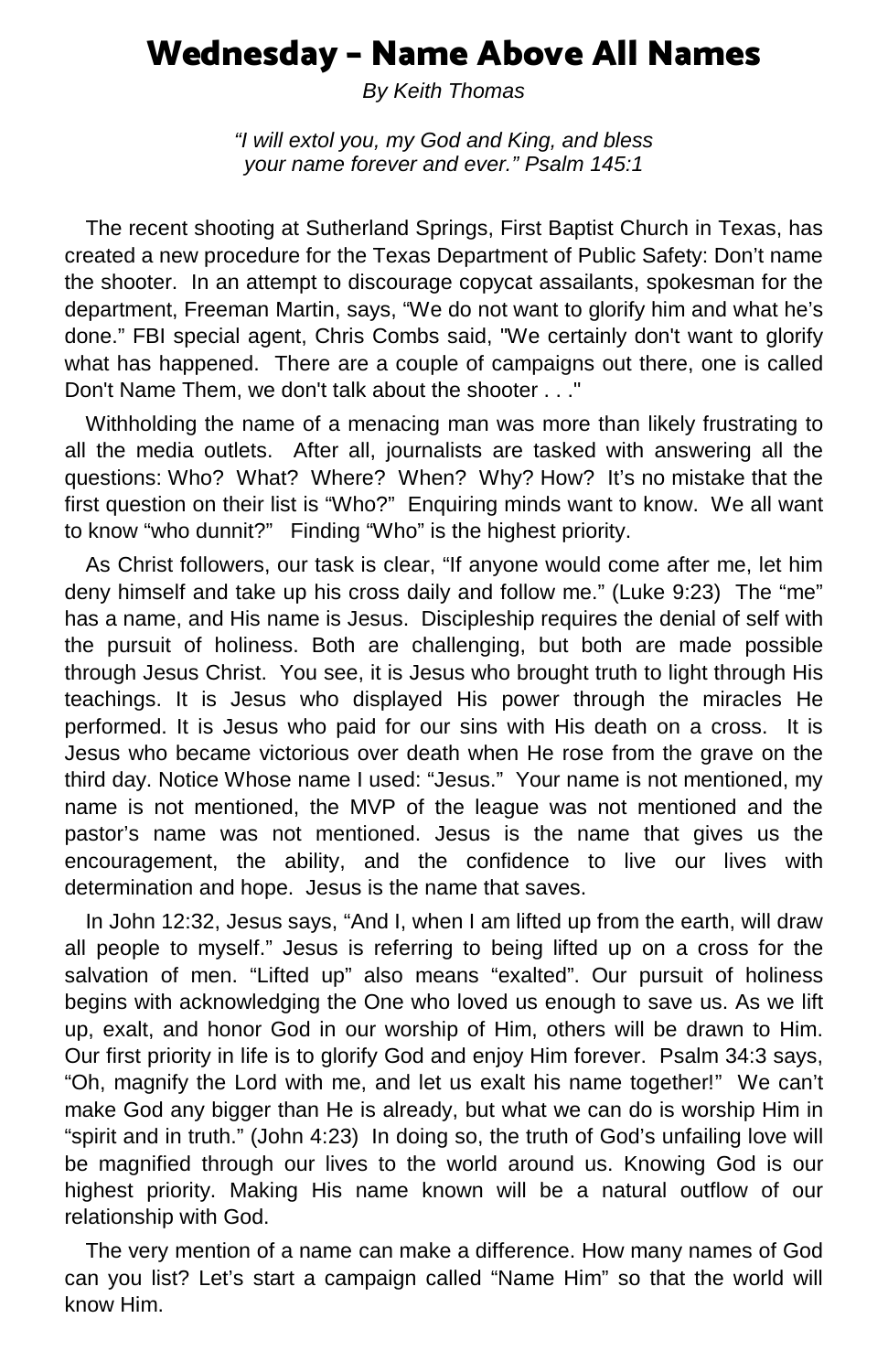# Thursday – I Will Build My Church . . .

*By George Volpe*

*"That your way may be known on earth, and your salvation among all nations."* Psalm 67:2

When I became a Christian, I did not know what to expect in a local New Testament church. Over time I learned that the thing I called a church was really the body of believers which belong to Christ. Jesus said "…I will build my church, and the gates of hell will not prevail against it." (Matthew 16:18b)

Jesus is calling people all over the world to receive Him, to know Him, to worship Him, and to fellowship together eternally. These people, "called out" from the world, make up the "church." In His Great Commission before He ascended, Jesus commanded the Apostles to go into all the world and disciple people for His Kingdom. In [Acts 13](https://www.biblegateway.com/passage/?search=Acts+13&version=ESV) the Holy Spirit directed the church at Antioch to separate Barnabas and Paul for this purpose, and the first missionary activity began. Multitudes of people were saved as a result of Paul's missionary journeys. And from the early church we stand today as evidence of that early commitment of disciples to share the Gospel.

And you would think that every church founded during Paul's time would be excited to see Paul and to support the work of missions. After all, this is the work Jesus gave the church to do not long before this. But here's where it gets a little weird. Do you think it was possible for a church in the first century, still a relatively young organization, to downplay or even dismiss the role of missions? Would one arrogant man of a first century church be so self-absorbed as to work to turn away missionaries, and threaten others in the congregation if they assisted them? That's exactly what happened in the church where Diotrephes was as recorded in [3 John.](https://www.biblegateway.com/passage/?search=3+John+1&version=ESV)

Sometimes our desire for self-preservation or pride or selfishness moves us to carve a path for ourselves (and others) that has no basis in scriptural truth. Maybe Diotrephes felt threatened by others coming to the church and asking for financial or other help with their missionary work. Maybe that group of believers did not have much to give. But in any case God expects us to give according to what He has given us, whether little or much. [\(2 Corinthians](https://www.biblegateway.com/passage/?search=2+Corinthians+8%3A12&version=ESV) 8:12)

The Apostle Paul spoke harshly in response to the sinful actions of Diotrephes. The Bible is clear that a very important part of every Christian's responsibility is to support the continuing effort to build the church of Jesus Christ until He returns, and that means our whole-hearted support for missions in prayer, in giving, and in going.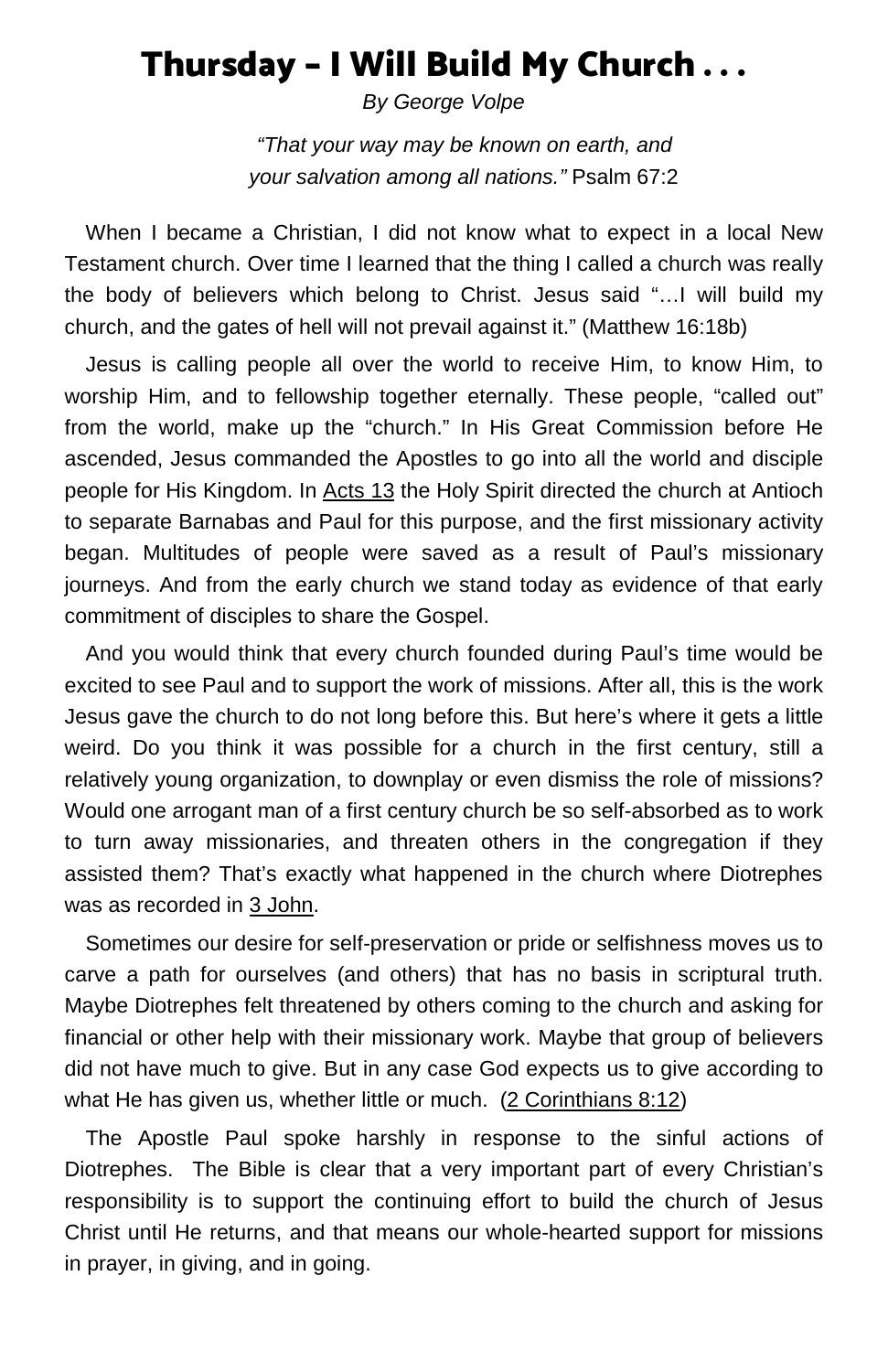# Friday – Go Therefore and Make Disciples

*By Nick Molick "They have told the church about your love. You will do well to send them on their way in a manner worthy of God." 3 John 6*

Our God deserves our reverence and our worship, and we get the opportunity to do just that, not just on Sundays but every hour of every day of the week. Our worship and the reverence we show God is a reflection of how we view His holiness and power. If we do not view that power and holiness as something to behold and be marveled at, then our worship tends to grow small and stale. However, if we rightly view God as ultimately holy and divine and all-powerful our worship and reverence rise to an appropriate level. When we have the right view of God we get the right view of ourselves much like Isaiah did when he saw the Seraphim give praise to God in the temple. The sooner we come to the realization that we are men and women of "unclean lips" the sooner we can realize our only hope is in the God Who reconciles us to Himself through Jesus Christ.

The same reverence for God that is applied to our daily worship and praise needs to be applied to our performance and support of missions. Not only are we called *to share the love of Christ with our community and beyond* but we need to go about doing that in "manner that is worthy of God." So, what does that look like? It can look many different ways. Just as God loves a joyful giver I believe He also loves when we are filled with joy to be His hands and feet in this lost world bringing food to the hungry, medicine to the sick and help to the poor. God has called each and every one of us to do something, to put our faith into action and to build His church. That will not look the same for all of us as some of us go across the earth while others go across the street or across the hall. No matter where the mission is it still needs to be done for the glory of God and in such a way that it honors Him. Performing missions or supporting them is a great honor and privilege, and we need to treat them as such. Too often missions are viewed as something that "someone else" will do or "that isn't for me." That isn't the option Christ gave His disciples. Read [Matthew](https://www.biblegateway.com/passage/?search=Mathew+28%3A18-20+&version=ESV) 28:18-20 and see the simple yet weighty command given by our Lord. We are called to be on mission all the time and to be carrying that mission out in a manner worthy of our great God.

*How can you support the missions of this church starting today? What mission has interested you before but you haven't gotten involved yet? What keeps you from fulfilling Christ's call to make disciples?*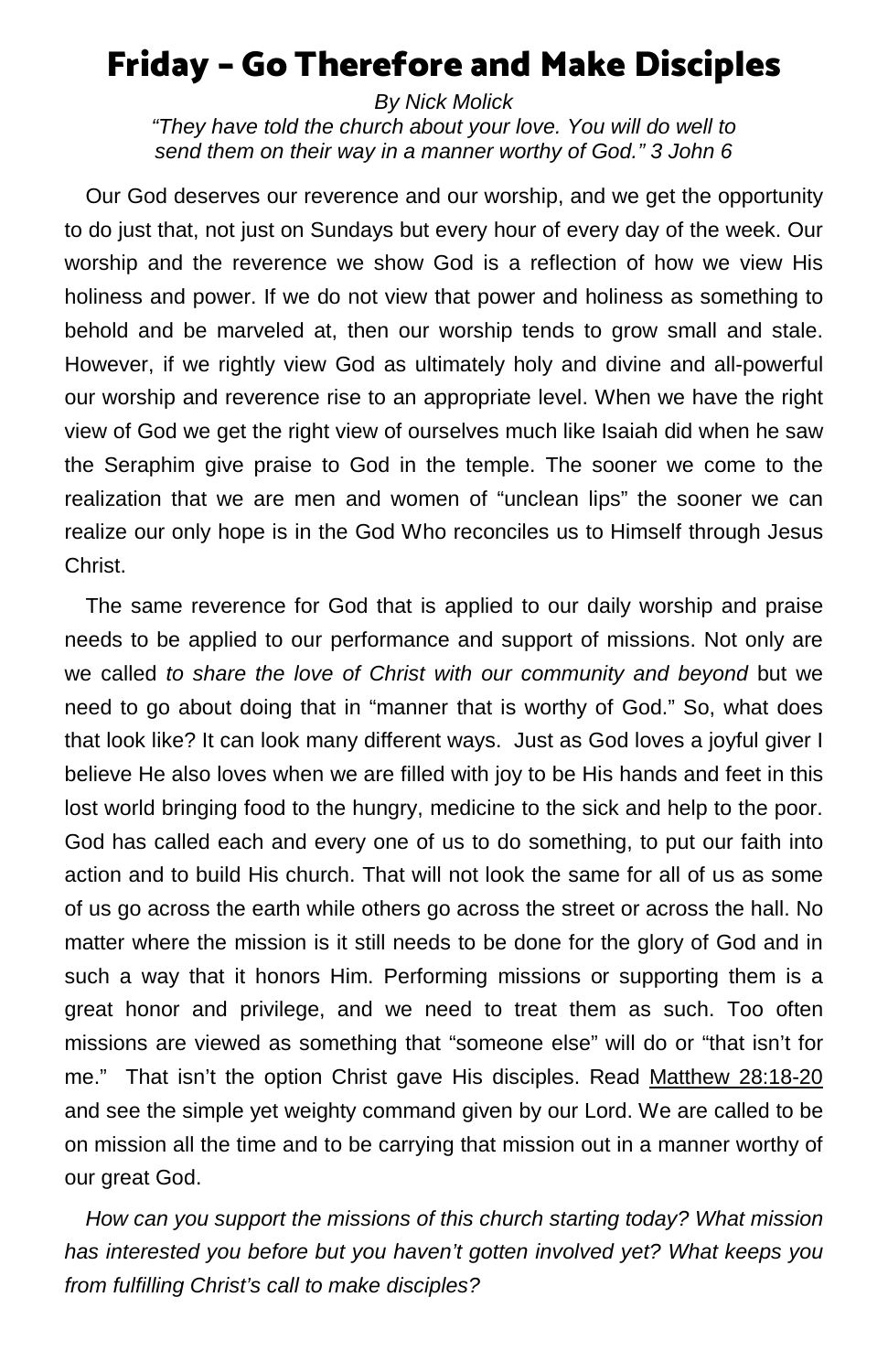# Weekend – Vertigo

*By Kel Cunard "Woman, you are freed…" Luke 13:12*

 There are days when it feels like the world just won't stop spinning. For those experiencing vertigo, the spinning is all too real. Because of malfunctions in the workings of the inner ear, the brain simply cannot process what the eyes are seeing, and it is next to impossible for the vertigo sufferer to maintain his balance.

 Spiritual vertigo happens when our faith cannot process what we see in our lives. Just as physical vertigo can be caused by an infection, spiritual vertigo stems from the faulty beliefs that have invaded our hearts and minds. Those faulty beliefs produce unsettling sensations every time life knocks us offbalance, and our faith starts to feel like it is spinning out of control.

 Thankfully, spiritual vertigo can be remedied by a steady diet of Biblical truth. Read [Luke 13:10-17](https://www.biblegateway.com/passage/?search=Luke+13%3A10-17&version=ESV) and join us this weekend as we begin a three week study in the book of Luke seeing how we can find *Balance* through a faith that is grounded in the truth and love of Jesus Christ.

# Prepare for Worship

As you prepare your heart for worship, read [Psalm 74.](https://www.biblegateway.com/passage/?search=Psalm+74&version=ESV) Give thanks to the One about whom the psalmist could say "Yours is the day, yours also the night; you have established the heavenly lights and the sun."

# Pray for the World: Sweden

Increased unity among evangelicals is a praiseworthy outworking of the continued decline of state-sponsored Christendom and a sign of God's Spirit at work. Evangelical groups from across the theological and denominational spectrums increasingly work, pray and worship together as they see themselves as a minority in a secular society. Each year at Pentecost, around 20,000 from around the country gather in Stockholm for "Jesus Manifestation."

The Church of Sweden is no longer the State Church. Its size, political influence and social impact are large, but waning. Liberal theology and practice include endorsing same-sex marriage to universalism and reject the divine authority of Scripture. Politicians (often without any clear faith in Jesus) are frequently chosen to sit on parish councils. The Church is in numerical decline and attendance is between 1-2% of membership. Pray for God to shake and refine this Church.

(Taken from www.operationworld.org)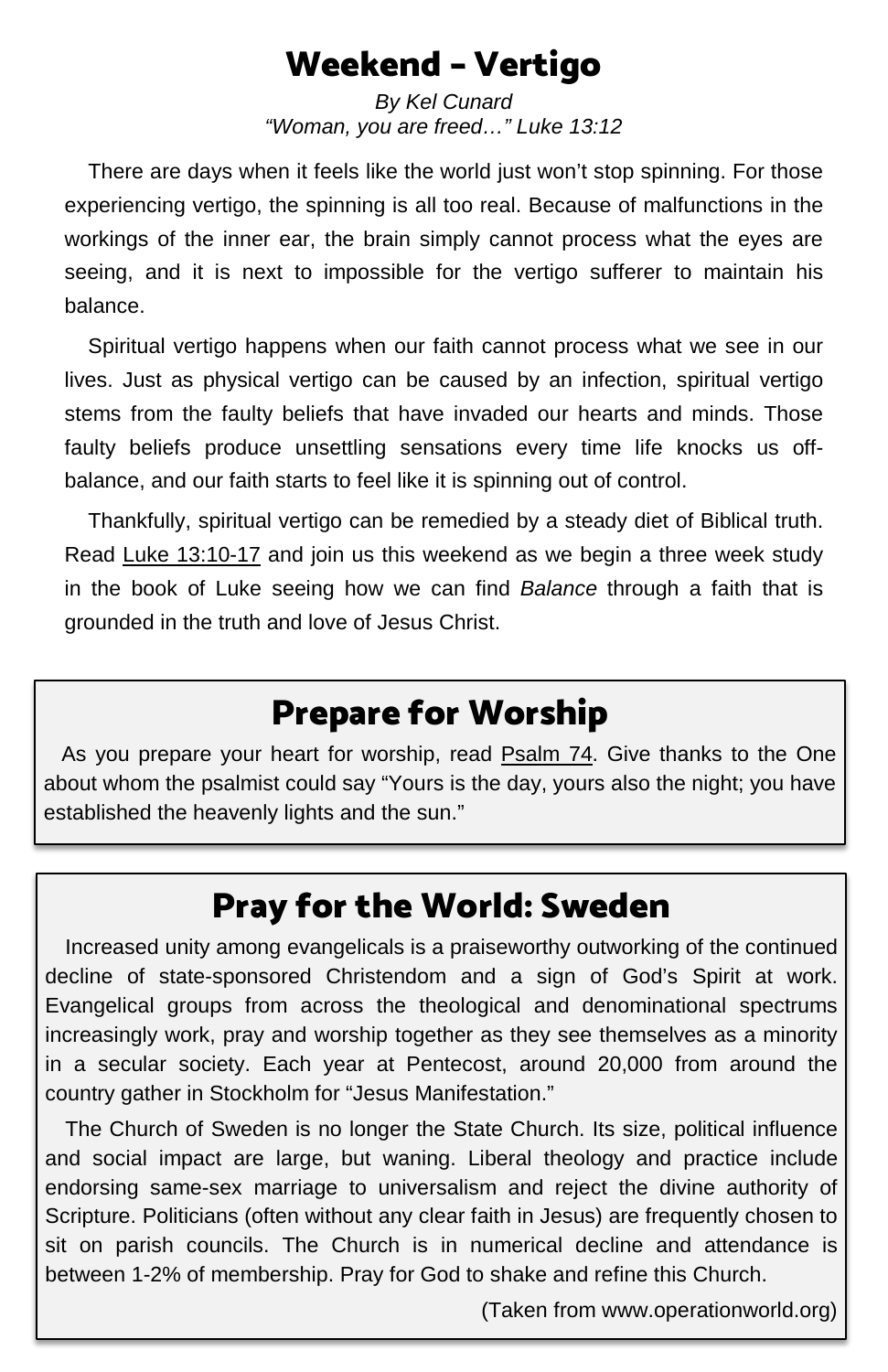Phillip Hamm **Senior** Pastor

**Scott Perkins** Music & Worship

**Kel Cunard** Executive & **Education** 

**Todd Poppell Connections** & Students

Nic Bishop **Encounter Worship** & Creative Arts

#### Deacons of the Week: Keith Thomas & Phil Setsma

Sunday, Nov 12 **Christmas Shoe Boxes are Due** Wednesday, Nov 15 5:00 pm Family Supper: Ham 6:00 pm AWANA Clubs Saturday, Nov 18 11:00 am MORE Mens Ministry BBQ Lunch Sunday, Nov 19 12:00 pm Next Steps Luncheon

Nov 21: SonShiners Luncheon Nov 23-24: Campus Closed for Thanksgiving Dec 1: Parents Night Out Dec 3: FBC Quarterly Business Meeting Dec 5: Deacons Meeting Dec 6: Carpenters for Christ Meeting Dec 8: What Love Is This? at 7 pm Dec 9: What Love Is This? at 6 pm Dec 10: What Love Is This? at 3 pm Dec 13: GO Team Meeting Dec 19: SonShiners Luncheon

## **Children's Volunteers**

Week 3: November 19

**Weekly at FBC** 

Sundays: 8:00 am Bible Studies 8:00 am Library Opens 8:30 am Worship Rehearsal 9:00 am Coffee Fellowship in F.H. 9:15 am Celebration Service 9:15 am Encounter Service 9:15 am Bible Studies 10:45 am Celebration Service 10:45 am Bible Studies 10:45 am Preschool Worship (3 & 4 yrs) 10:45 am Kids Worship (K-5) 6:00 pm High School Youth Monday-Friday: 7:30 am WEE World 8:30 am Church Office 2:30 pm King's Kids **Wednesdays:** 3:00 pm Puppet Rehearsal 4:00 pm Library Opens 5:00 pm Family Supper 6:00 pm Prayer Meeting 6:00 pm AWANA Clubs 6:00 pm Adult Choir Rehearsal 6:15 pm Middle School Youth 7:00 pm Orchestra Rehearsal Thursdays: 6:30 pm Encounter Band Rehearsal

Preschool Worship: Katherine Calhoun, Bo & Toni Dunaway, Barbara & Al Hall, Andrew & Rachel Marshall (e), Lindsey McIlwaine, Darryl Mikulec, Sandy Pope, Wesley & Sarah Rosenboom, Janet Stanford, Lilly Trip, Jared & Danielle Weaver (o)

Bed Babies: Gayle Ballenger, Patty Harrison, Tom & Jennifer Harrison, Laverne Phillips Kid's Worship: Rebecca Brouwer, Erin Paris, Michael Santello